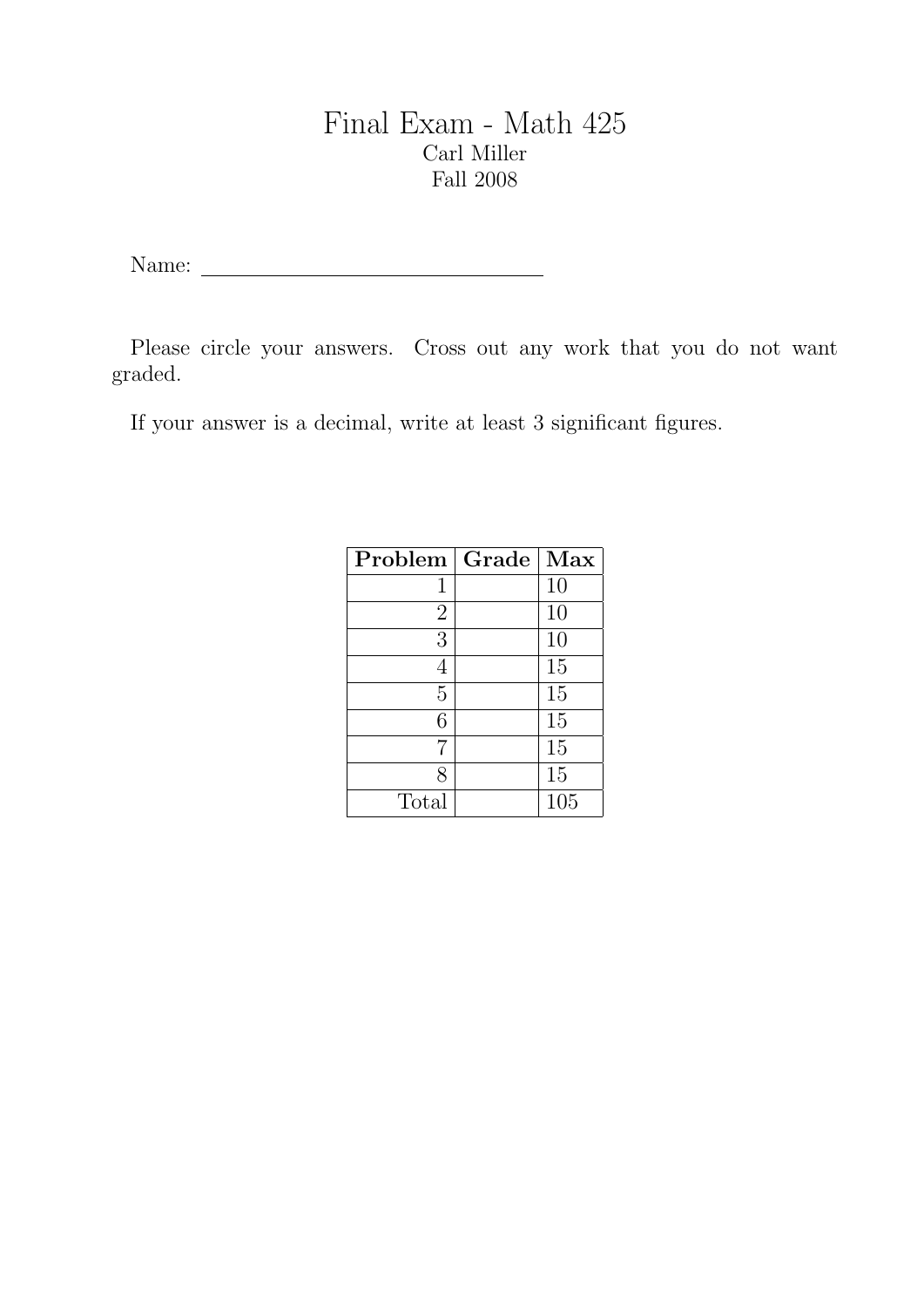## Credit for problems 1-5 is based on your answers only.

- (1) Mark each of the following statements as either "TRUE" or "FALSE."
	- For any positive integers  $n$  and  $k$ ,

$$
\binom{n}{k} = \frac{(n+k)!}{k!}.
$$

- If A and B are independent events, then  $P(A \cap B)$  must equal  $P(A)P(B)$ .
- Let X be a continuous random variable with density function  $f_X(x)$ . Then for any real number  $a$ ,

$$
P\{X \le a\} = \int_{-\infty}^{a} f_X(x) dx.
$$

- Suppose that  $Y$  is a random variable which is uniformly distributed on an interval  $(a, b)$ . Then the expected value of Y must be equal to  $(b - a)$ .
- For any random variable  $Z$ ,

$$
Var(-Z) = -Var(Z).
$$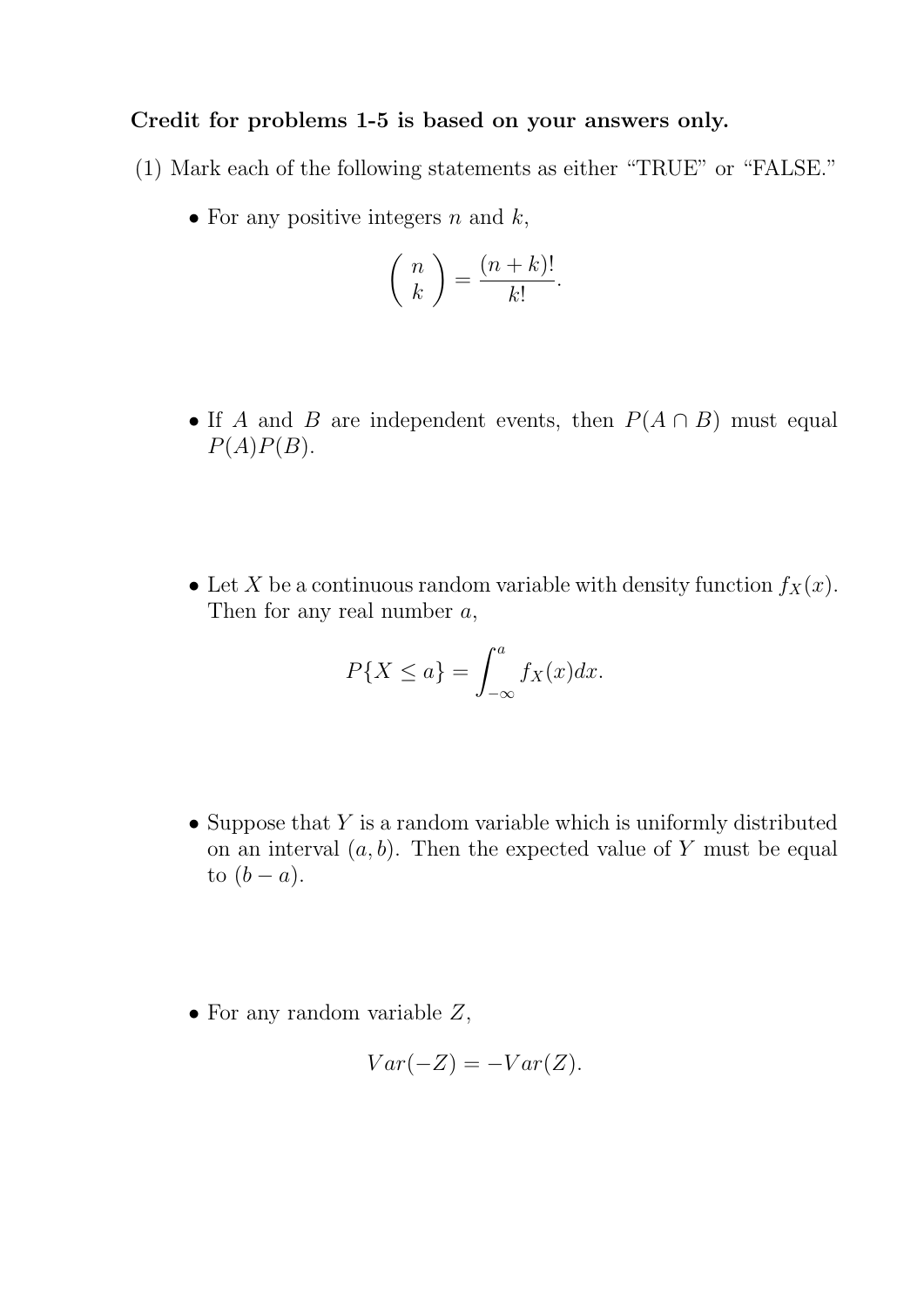- (2) Mark each of the following statements as either "TRUE" or "FALSE."
	- Suppose that  $p(x, y)$  is a joint probability mass function for two independent random variables  $X$  and  $Y$ . Then

$$
p(a,b) = p_X(a)p_Y(b)
$$

for any real numbers a and b. (Here  $p_X(x)$  and  $p_Y(y)$  are the mass functions for  $X$  and  $Y$ .)

• Suppose that  $F(z)$  is the cumulative distribution function for a continuous random variable Z. Then the equation

$$
\lim_{z \to \infty} F(z) = 1
$$

must hold.

- If W is a continuous random variable, then  $P\{W = w\} = 0$  for any real number w.
- The sum of two independent Poisson random variables is always a Poisson random variable.
- For any two random variables  $X_1$  and  $X_2$  on the same sample space,  $E[X_1X_2] = E[X_1]E[X_2].$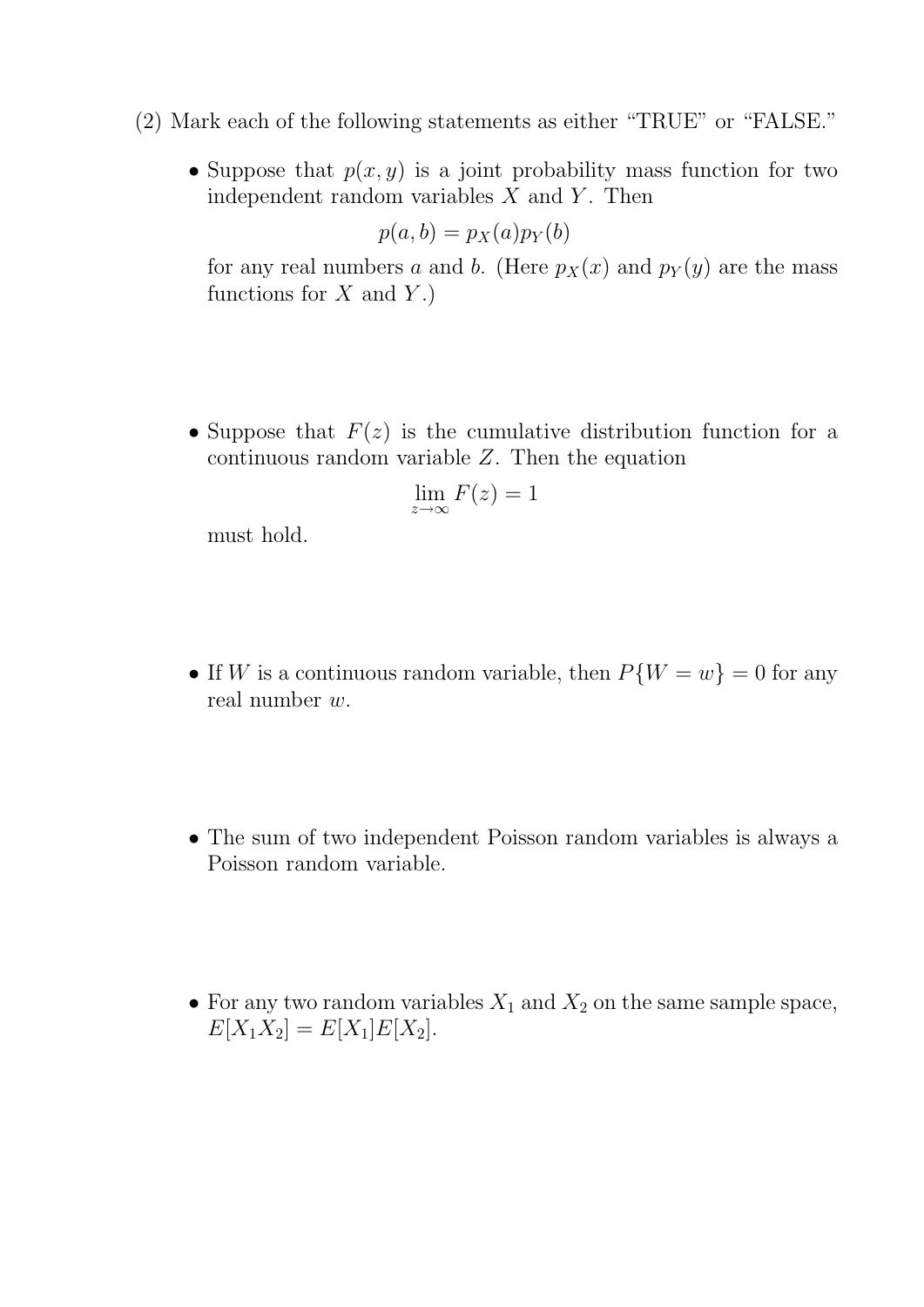- (3) Circle your answers to the following problems:
	- $\bullet$  A six-sided die is rolled repeatedly until a "1" appears. Let  $X$  be the total number of rolls in this experiment. Compute  $P\{X=4\}$ .

• A stack of 10 cards (labeled "1," "2," ... "10") is shuffled at random. What's the probability that the "1" card and the "10" card end up next to one another in the stack?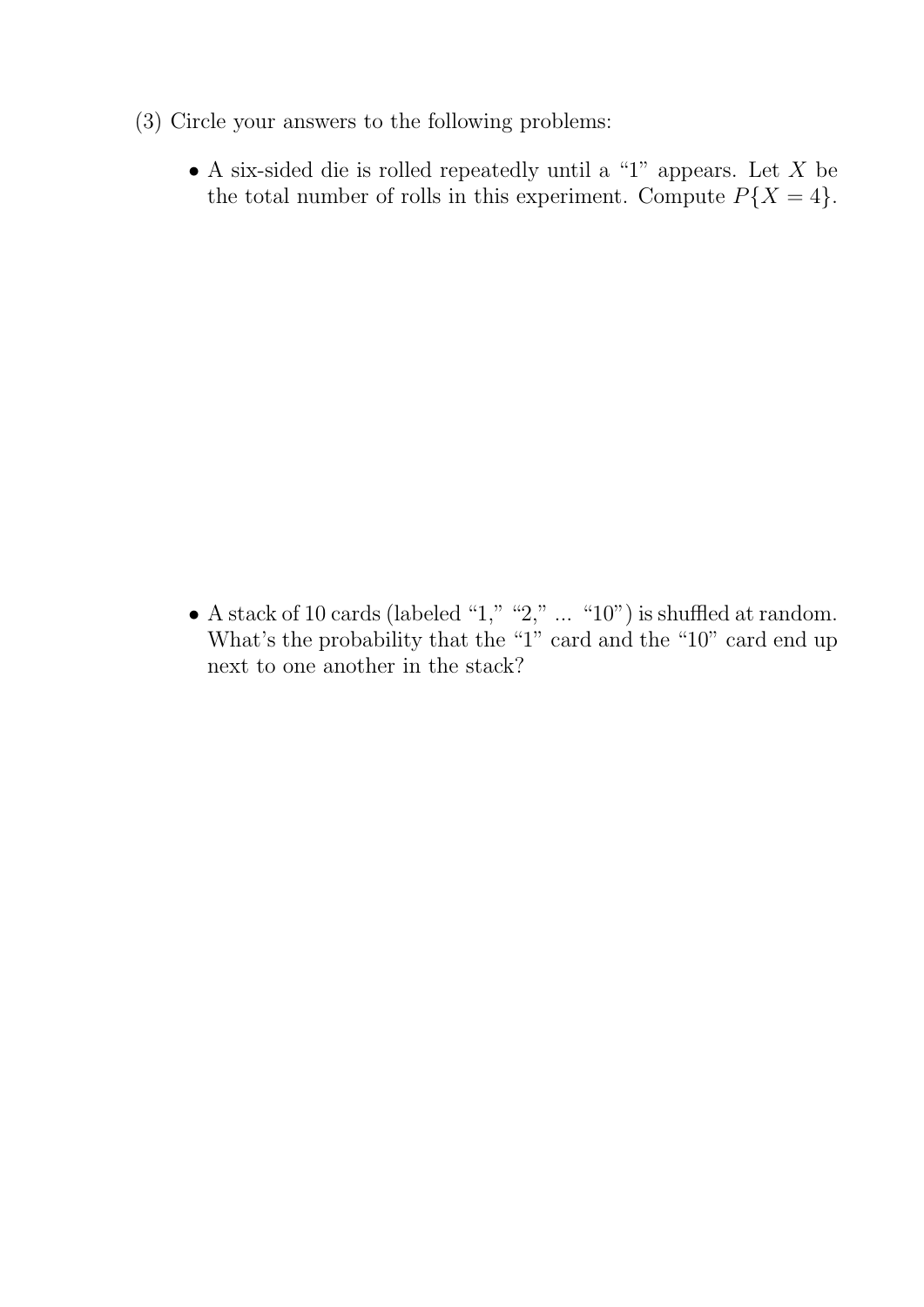- (4) Circle your answers to the following problems:
	- Let W be a normal random variable with  $E[W] = 1$ ,  $Var(W) = 4$ . What is the density function for  $W$ ?

 $\bullet$  Let X be a continuous random variable whose density function is given by

$$
f(x) = \begin{cases} e^{-x} & \text{if } x \ge 0, \\ 0 & \text{if } x < 0. \end{cases}
$$

Let  $Y = 2X$ . What is the density function for Y?

 $\bullet$  Let  $Z$  be a discrete random variable whose probability mass function is given by

$$
p(z) = \begin{cases} 1/3 & \text{if } z = 0, 1, \text{ or } 2, \\ 0 & \text{otherwise.} \end{cases}
$$

Compute the variance of Z.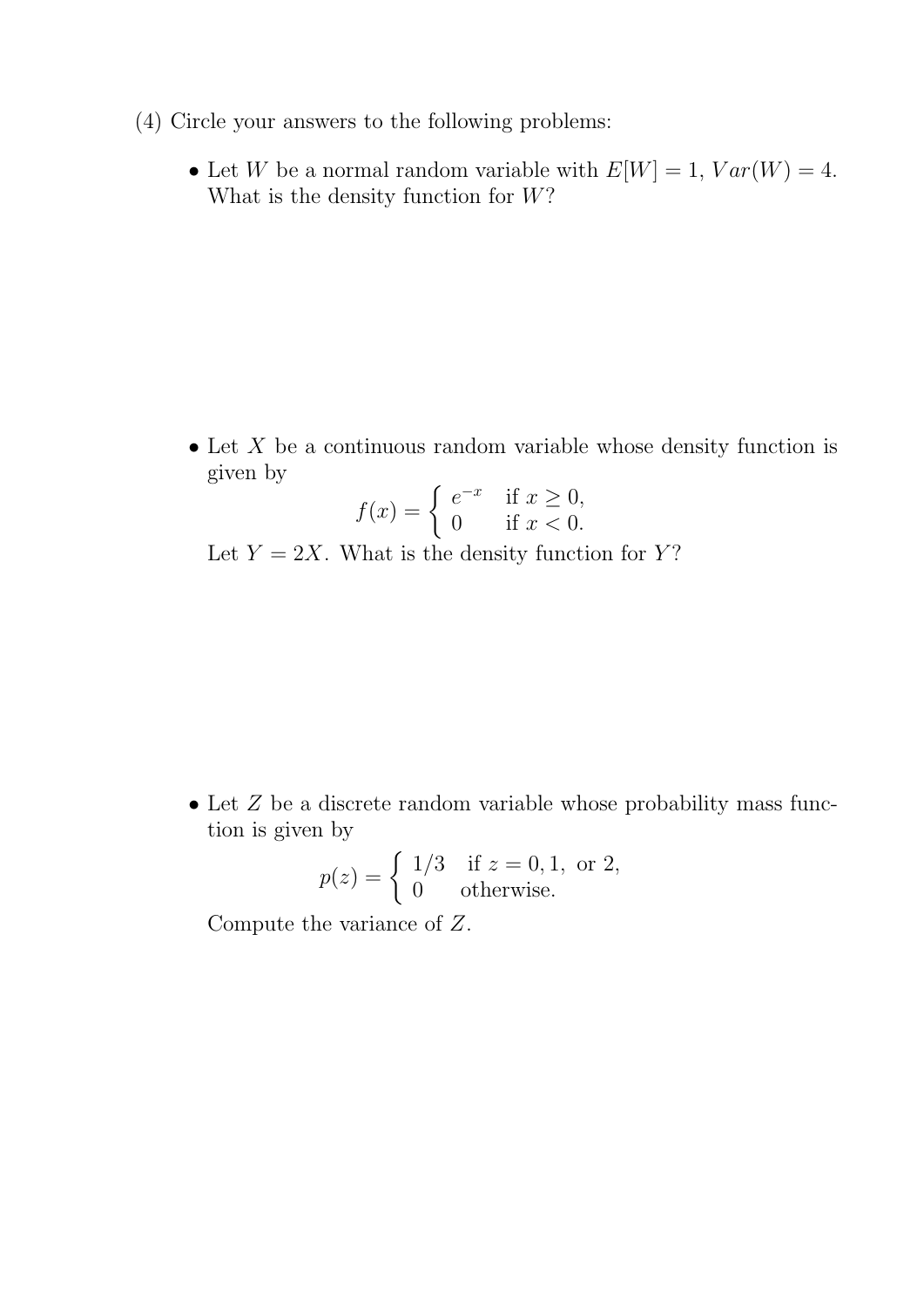(5) Let  $X$  be a standard normal random variable. (In other words,  $X$  is a normal random variable which satisfies  $E[X] = 0$  and  $Var(X) = 1$ .) Let  $Y$  be another standard normal random variable which is independent of  $X$ . Estimate the following quantities:

(a) 
$$
P{0.5 < X < 1}
$$

(b) 
$$
P\{X > 2 \mid X > 1\}
$$

(c) 
$$
P\{|X - Y| < 1\}
$$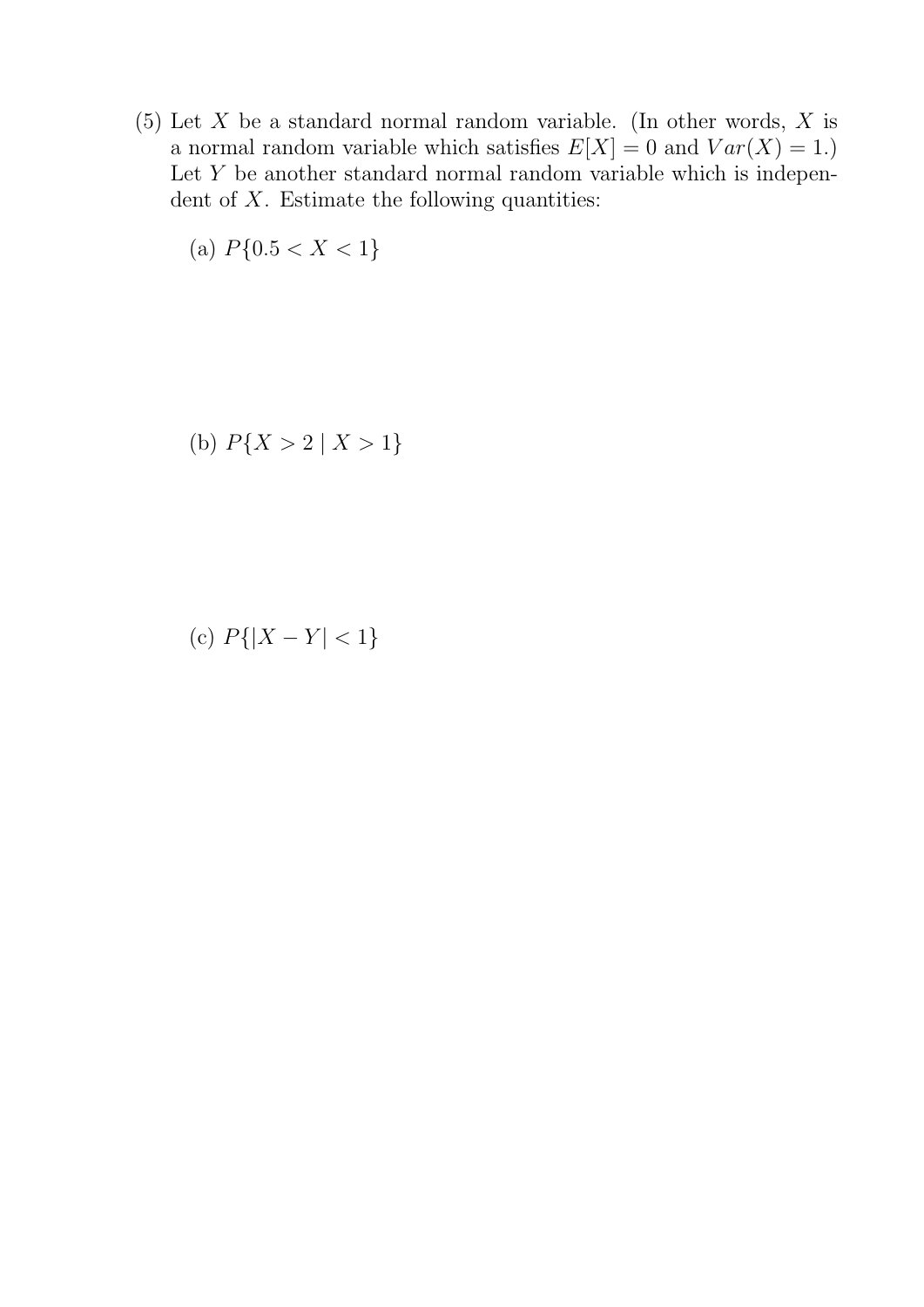## Credit for problems 6-8 is based on your answers and on work shown.

(6) Suppose that a company employs two typists, Alice and Bob. Alice makes 0.3 typos per page (on average) and Bob makes 0.5 typos per page (on average).

Suppose that I give the company a handwritten draft of a book and ask them to type it for me. When typed, the book will consist of 100 pages. The company chooses either Alice or Bob to do the typing based on a fair coin flip.

(a) What's the expected number of typos in my book?

(b) Suppose that I get my book back and I find that it has 35 typos. Based on this information, what's the probability that Alice did the typing? (State any assumptions that you make.)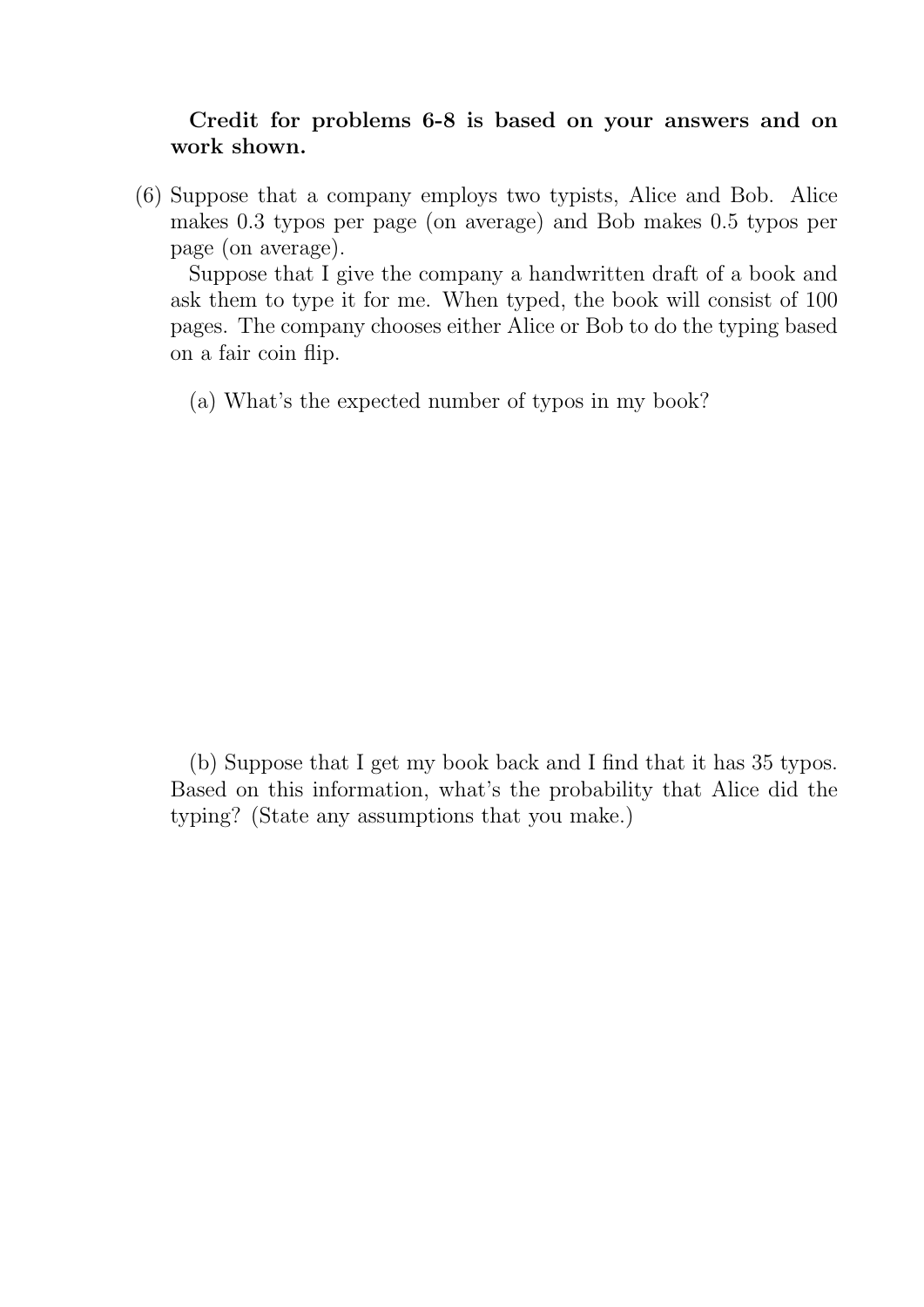(7) Charlie and David are scheduled to meet at a coffee shop at around noon. Suppose that Charlie's arrival time is uniformly distributed between 12:00pm and 12:10pm, and David's arrival time is uniformly distributed (independently) between 11:50am and 12:10pm.

(a) What's the probability that both men will arrive by 12:05pm?

(b) Let  $X$  be time (measured in minutes past  $12:00 \text{pm}$ ) when the two men actually meet one another at the coffee shop. What's the density function for  $X$ ?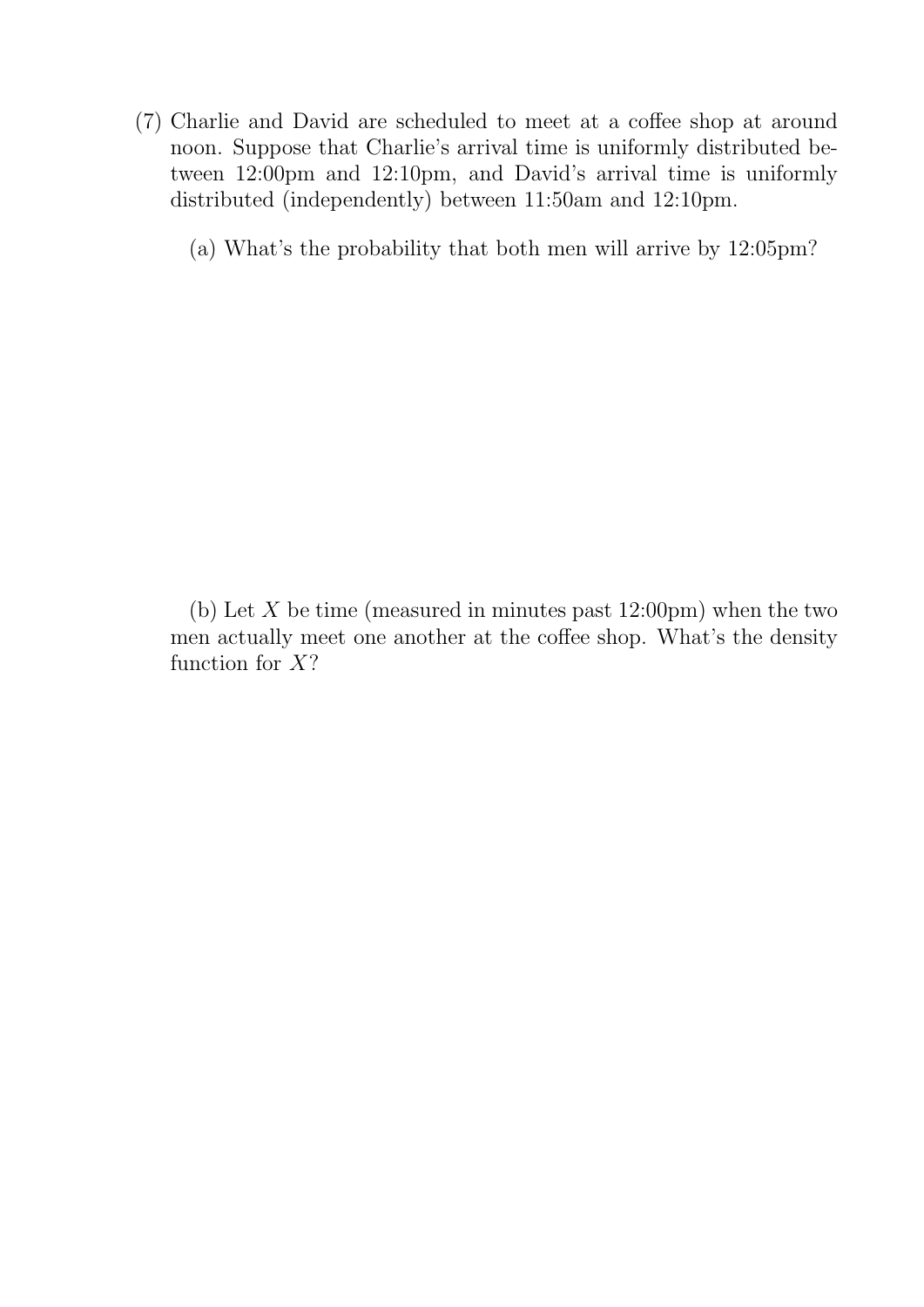(8) 15 men are seated around a large round table in random order. Each man compares his age with the man immediately to his left and the man immediately to his right. A man is considered "senior" if he is older than both of his neighbors. Let  $X$  be the number of "senior" men at the table.

(We'll assume that no two men are exactly the same age.)

(a) Compute  $E[X]$ .

(b) (Extra credit) Compute  $Var(X)$ .